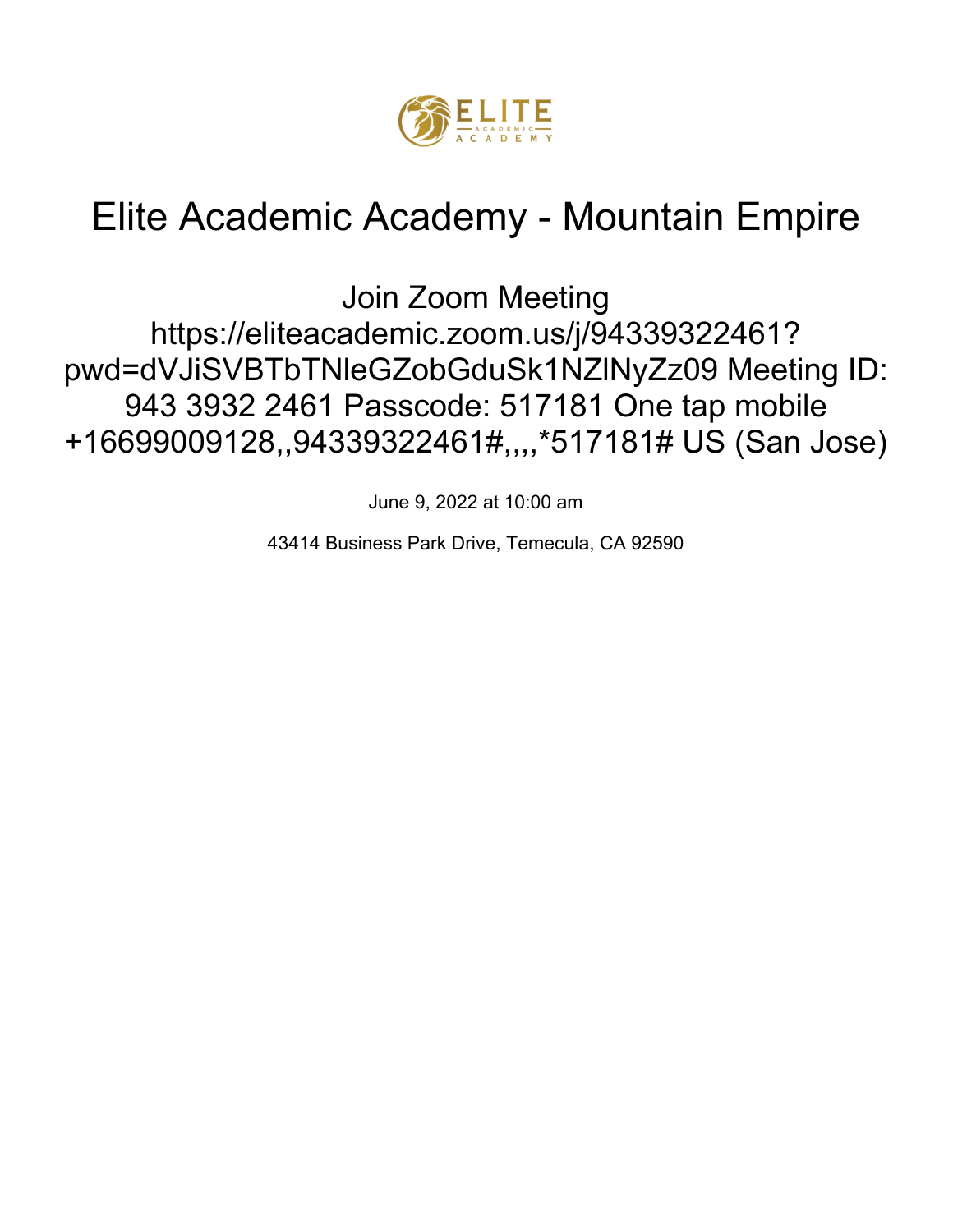

## Elite Academic Academy - Mountain Empire -June 9, 2022

## Elite Academic Academy - Mountain Empire

## Meeting Location

Due to the ongoing COVID-19 pandemic, this meeting will be held via teleconference only. Members of the public may observe the meeting and offer public comment using the following dial-in numbers and/or internet link: Join Zoom Meeting https://eliteacademic.zoom.us/j/94339322461? pwd=dVJiSVBTbTNleGZobGduSk1NZlNyZz09 Meeting ID: 943 3932 2461 Passcode: 517181 One tap mobile +16699009128,,94339322461#,,,,\*517181# US (San Jose)

## Time: 1.0 Call To Order

Roll Call: Morgen Oelckers, Patrick Keeley, Ronnie Jackson

## 2.0 Approve/Adopt the Agenda

It is recommended the Board of Directors adopt as presented the agenda for the Board Meeting of June 9, 2022.

## 3.0 Public Comment -Closed Session

The public has a right to comment on any items of the closed session agenda. Members of the public will be permitted to comment on any other item within the Board's jurisdiction under section 8.0 Public Comments at Board Meetings.

## 4.0 Adjourn to Closed Session

The board will consider and may act on any of the Closed Session matters listed in Agenda Item 14.0.

## 5.0 Closed Session

The Board will consider and may act on any of the following items in closed session; any action taken in closed session will be reported in open session as required by law.

5.1 Personnel Matters (With respect to every item of business to be discussed in closed session pursuant to Government Code Section 54957.6)

5.2 Employer/Employee Relations (With respect to every item of business to be discussed in closed session pursuant to Government Code Section 54957.6)

Time: 6.0 Pledge Of Allegiance

Led By:

## 7.0 Open Session

## 8.0 Public Comment

Please submit a request to speak to the Board of Directors. Cards can be asked for by emailing galtamirano@eliteacademic.com. Please complete and return the form for agendized or non-agendizied items, prior to the meeting. Not more than three (3) minutes are to be allotted to any one (1) speaker, and no more than twenty (20) minutes on the same subject. This portion of the agenda is for comments, recognitions and reports to the Board and is not intended to be a question and answer period. If you have questions for the Board, please provide the Board President with a written copy and an administrator will provide answers at a later date. A request for disability related modifications or accommodations in order to participate in the public meeting, including auxiliary aids or services, may be made to Ms. Meghan Freeman at mfreeman@eliteacademic.com at least 72 hours prior

Motion: Second: Vote: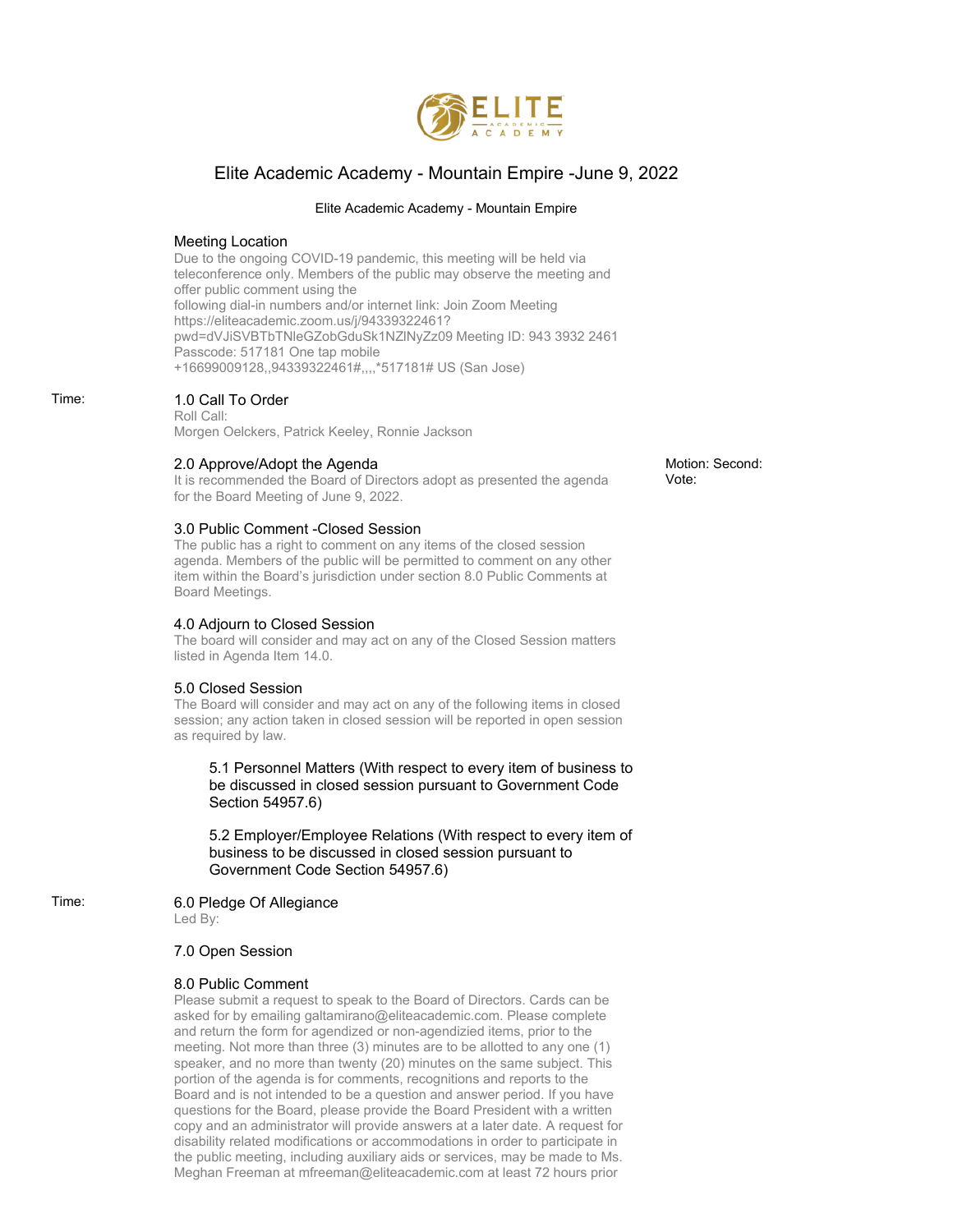#### 9.0 General Functions

#### 9.1 Informational Items

## A. CEO Report

## B. Student Academic Awards Presentation

#### 9.2 Consent Agenda

It is recommended that the board approve the following consent agenda items.

A. Meeting Minutes from May 5, 2022

EAA-ME 05.05.2022.pdf

#### B. Warrant Register

C. Job Descriptions

JD - Compliance Coordinator (pending board approval).pdf

JD - Credit Recovery\_Acceleration Lead Stipend (rider) (pending board approval).pdf

- JD SPED Liaison (pending board approva) .pdf
- JD MTSS Content Teacher (pending board approval).pdf
- D. Re-Occurring Annual Expenses
- E. New Instructional Materials Community Partners

Elite Academic Instructional Service Community Partner\_June\_2022 - VCI Community Partners.pdf

## 10.0 Personnel Services

## 10.1 Letters of Intent for Temporary Certificated Hires It is recommended the board ratify the following Letters of Intent for Temporary Certificated Hires for Elite Academic Academy - Mountain Empire.

Motion: Second: Vote:

Motion: Second:

Vote:

22230306.pdf

22.23 LaVoie LOI Signed.pdf

22.23 Martinez-Stehle LOI Signed.pdf

22230366.pdf

## 10.2 Temporary Certificated Hires

It is recommended the board ratify the following Temporary Certificate Hires for Elite Academic Academy - Mountain Empire.

22230242.pdf

22230367.pdf

22230306.pdf

22230243.pdf

#### 10.3 Temporary Classified Hires

It is recommended the board ratify the following Temporary Classified Hires for Elite Academic Academy - Mountain Empire.

Motion: Second: Vote:

Motion: Second:

Vote:

22230303.pdf

22230355.pdf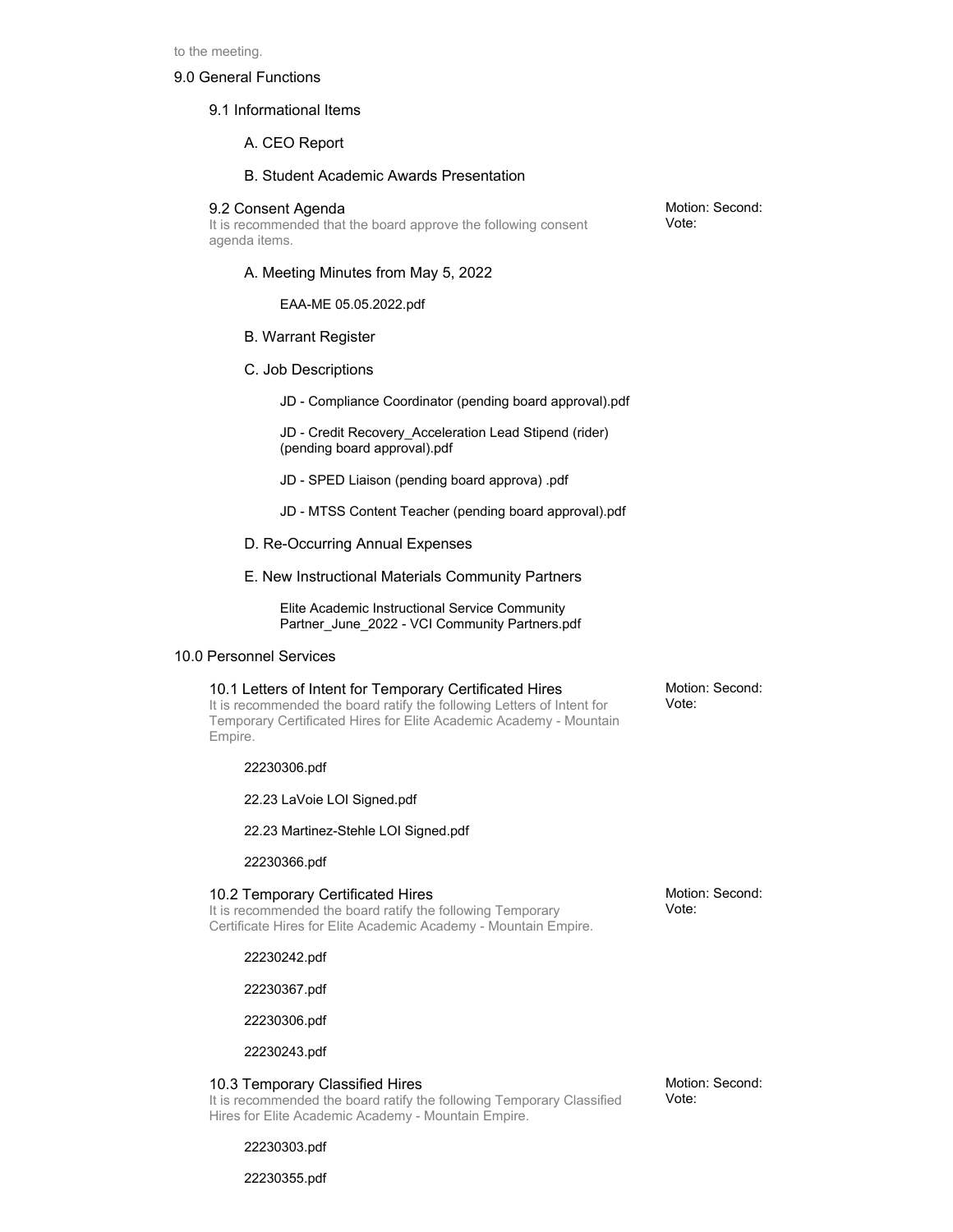## 21220294.pdf

## 10.4 Certificated Hires

It is recommended that the board ratify the following Certificated Hires for Elite Academic Academy - Mountain Empire.

22230365.pdf

22230358.pdf

22230359.pdf

22230366.pdf

## 10.5 Staffing Calendar - 201 (12 month)

It is recommended that the board approve the following Staffing Calendar - 201 (12 months) for Elite Academic Academy -Mountain Empire.

## 2022-2023 Staffing Calendars - 201 (12 month) (New Hire).pdf

## 11.0 Public Hearing

Please submit a Request to Speak to the Board of Directors. Cards can be asked for by emailing mfreeman@eliteacademic.com completing and returning it, For non-agendizied items to the CEO, prior to the meeting. Not more than three (3) minutes are to be allotted to any one (1) speaker, and no more than twenty (20) minutes on the same subject. This portion of the agenda is for comments, recognitions and reports to the Board and is not intended to be a question and answer period. If you have questions for the Board, please provide the Board President with a written copy and an administrator will provide answers at a later date.

Open (Time): Close (Time): Open (Time): Close (Time):

## 11.1 2022/2023 Annual Budget Hearing

## 11.2 2022/2023 Local Control Accountability Plan (LCAP) **Hearing**

## Time: 12.0 Business Services

## 12.1 State of Emergency Policy

The Board will review and consider approval of a proposed resolution finding that the proclamation of a state of emergency continues and that local health officials have continued to recommend measures to promote social distancing such that meeting in person would present an imminent risk to the health or safety of the attendees and that, therefore, the Board of Directors will continue to meet remotely in order to ensure the health and safety of attendees.

## ME-Resolution recognizing a state of emergency and authorizing teleconferenced meetings pursuant to AB 361.pdf

## 12.2 Certification of Signatures

It is recommended that the board approve the following Certification of Signatures for Elite Academic Academy-Mountain Empire.

## EAA-ME 2022 Certification of Signatures (pending signatures).pdf

## 12.3 Bill.com Renewal Quote

It is recommended that the board approve the following Bill.com Renewal Quote for Elite Academic Academy-Mountain Empire.

## Bill.com Renewal Quote 22.23.pdf

## 12.4 Year-Round Community Partner Agreements 2022-23

It is recommended that the board approve the following Year-Round Community Partner Agreements 2022-23 for Elite Academic Academy - Mountain Empire.

## 13.0 Educational Services/Policy Development

Motion: Second: Vote:

Motion: Second: Vote:

Motion: Second: Vote:

Motion: Second: Vote:

Motion: Second: Vote:

Motion: Second: Vote: